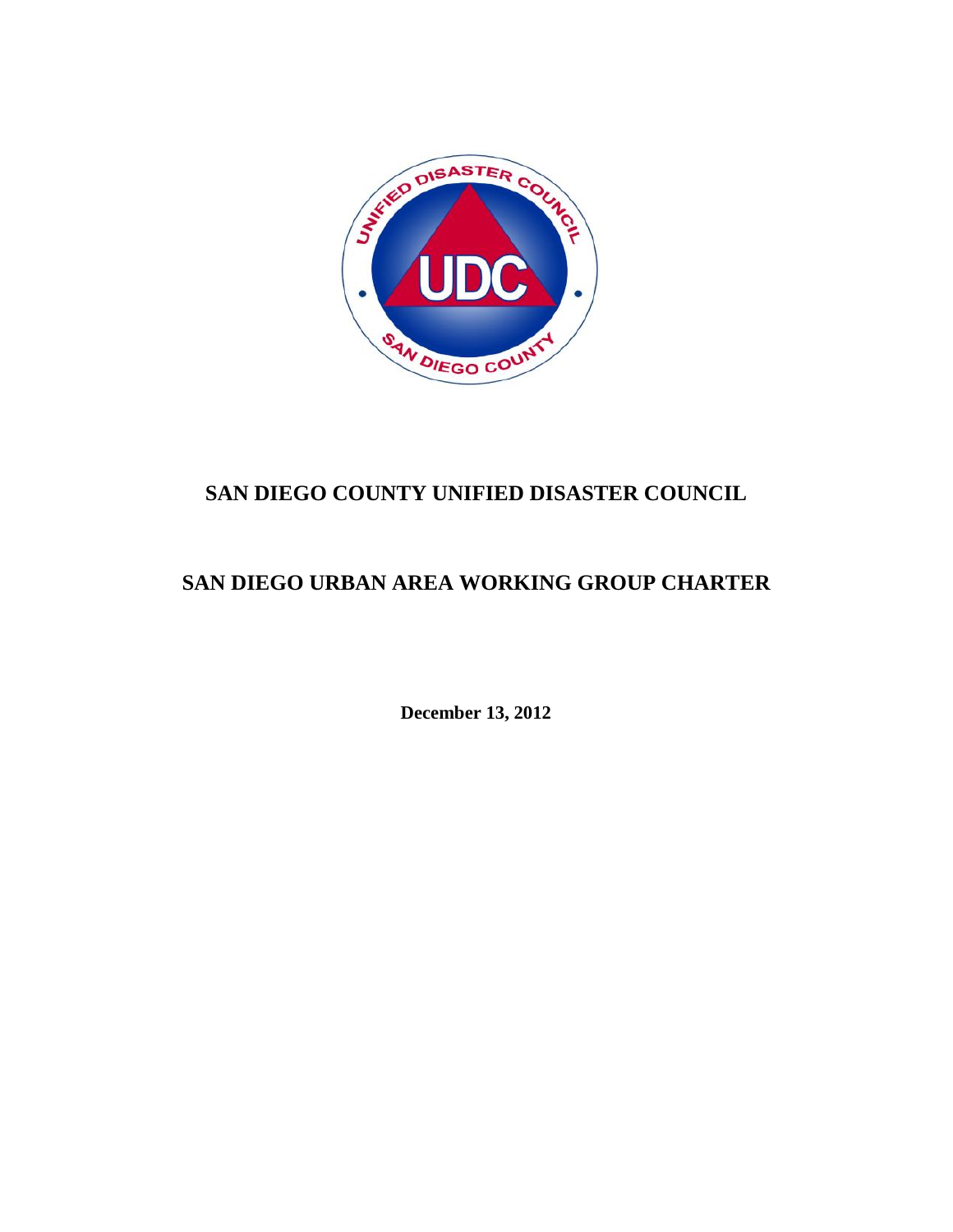## **DOCUMENT CONTROL**

These charts contain the history of document approvals and revisions. Changes after document approval require progression through the established decision making process.

|                           |             | DOCUMENT APPROVAL |               |
|---------------------------|-------------|-------------------|---------------|
| <b>Title</b>              | <b>Name</b> | <b>Signature</b>  | Date Approved |
| San Diego UAWG            |             |                   |               |
| Charter - 121108          |             |                   |               |
| <b>San Diego UAWG</b>     |             |                   |               |
| <b>Charter 12/13/2012</b> |             |                   |               |
|                           |             |                   |               |
|                           |             |                   |               |

|                                                                 |                          | <b>DOCUMENT HISTORY</b>                                                                   |                       |
|-----------------------------------------------------------------|--------------------------|-------------------------------------------------------------------------------------------|-----------------------|
| <b>Version</b>                                                  | <b>Primary Author(s)</b> | <b>Description of Version</b>                                                             | <b>Date Completed</b> |
| 03df                                                            | <b>Donna Faller</b>      | <b>Initial draft for City review</b>                                                      | 11/18/08              |
| 04df                                                            | <b>Donna Faller</b>      | <b>Approved by Jill Olen for</b><br>distribution to UAWG/UDC                              | 11/18/08              |
| 05df                                                            | <b>Donna Faller</b>      | <b>Inclusion of UAWG member</b><br>recommendations - distributed<br>for final UAWG review | 12/2/08               |
| <b>San Diego</b><br><b>UAWG</b><br>$Character -$<br>121108      | <b>Donna Faller</b>      | <b>Final Draft submitted for UDC</b>                                                      | 12/3/08               |
| <b>San Diego</b><br><b>UAWG</b><br><b>Charter</b><br>12/13/2012 | <b>Jeff Pack</b>         | <b>Updated Charter submitted to</b><br><b>UDC</b>                                         | 12/13/2012            |
|                                                                 |                          |                                                                                           |                       |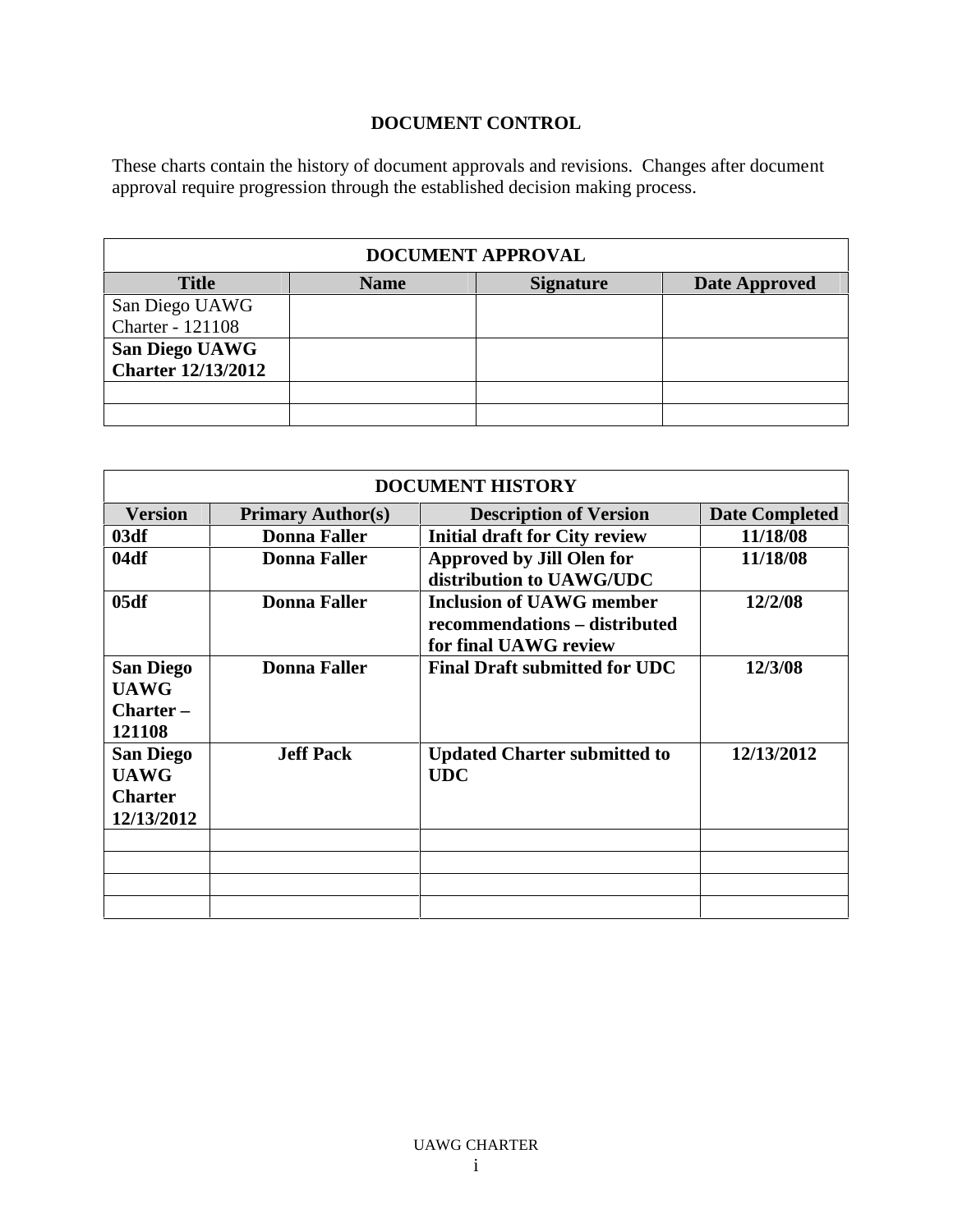## **TABLE OF CONTENTS**

| <b>ARTICLE III</b>           |                                                                                 |  |
|------------------------------|---------------------------------------------------------------------------------|--|
| <b>ARTICLE IV</b>            |                                                                                 |  |
| <b>ARTICLE V</b>             |                                                                                 |  |
|                              |                                                                                 |  |
|                              |                                                                                 |  |
| <b>Section 3, Attendance</b> |                                                                                 |  |
|                              |                                                                                 |  |
|                              |                                                                                 |  |
|                              |                                                                                 |  |
|                              | <b>ARTICLE VII PROPRIETARY INFORMATION PROTECTION3</b>                          |  |
|                              | Section 1, Restriction on disclosure and use of data provided during meetings 3 |  |
|                              |                                                                                 |  |
|                              |                                                                                 |  |
|                              |                                                                                 |  |
|                              | <b>ARTICLE IX ALLOCATION OF FUNDS</b>                                           |  |
|                              | ARTICLE X GRANT MANAGEMENT AND ADMINISTRATION                                   |  |
|                              |                                                                                 |  |
|                              |                                                                                 |  |
|                              |                                                                                 |  |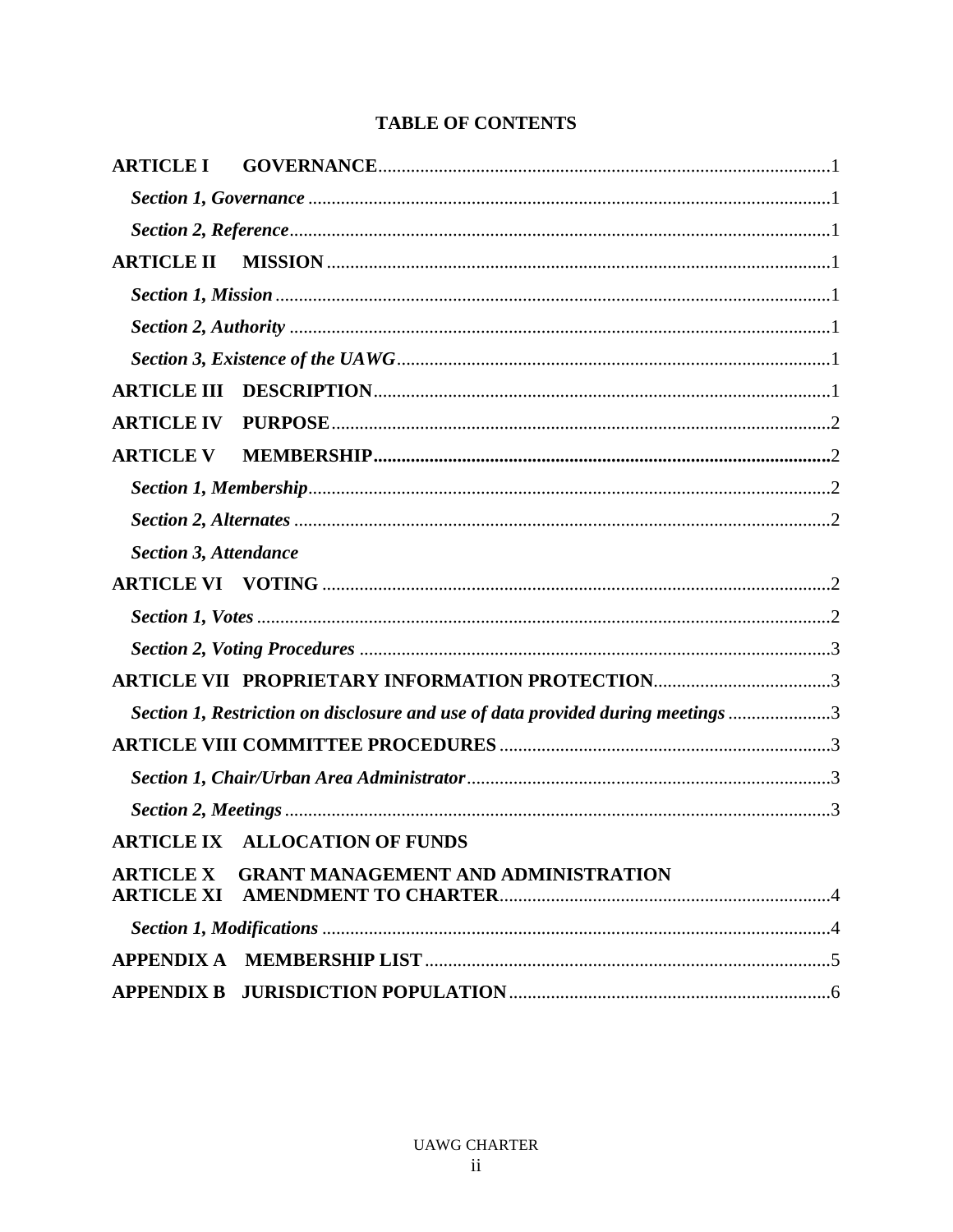## **SAN DIEGO URBAN AREA WORKING GROUP CHARTER**

This charter outlines the Governance structure, mission, description, purpose, membership, voting and committee procedures of the San Diego Urban Area Working Group, and includes procedures for amending the charter.

## **ARTICLE I GOVERNANCE**

#### *Section 1, Governance:*

The Urban Area Working Group is a collaborative subcommittee established by the San Diego County Unified Disaster Council. All recommendations are presented to the Unified Disaster Council, which is the policy-making and decision-making body of the Unified San Diego County Emergency Services Organization represented by the County of San Diego and its incorporated cities, operating under a joint powers authority (JPA). The County and all of the incorporated cities are signatories to the JPA.

### *Section 2, Reference:*

Hereafter, the Urban Area Working Group will be referred to as the "UAWG". The Unified Disaster Council will be referred to as the "UDC".

## **ARTICLE II MISSION**

#### *Section 1, Mission:*

The mission of the San Diego UAWG is to increase preparedness, prevention, protection, response, and recovery capabilities of all first responder agencies and the jurisdictions within the Urban Area for terrorist events and other natural or man made hazards.

#### *Section 2, Authority:*

The UAWG has been given its authority by the UDC. The UAWG will conduct its business in support of the UDC mission and adhere to all UDC codes and regulations.

The UAWG is the lead group for establishing the San Diego Urban Area policy and program to include updating of its Security Strategy, development of the annual Urban Area Security Initiative (UASI) grant application, and the UASI funding allocation.

## *Section 3, Existence of the UAWG:*

The UAWG will function continuously, until such time the UDC deems its functionality unnecessary.

## **ARTICLE III DESCRIPTION**

The San Diego Urban Area (SDUA) consists of the County of San Diego and the 18 incorporated cities within the county. This geographic area is consistent with the boundaries of the San Diego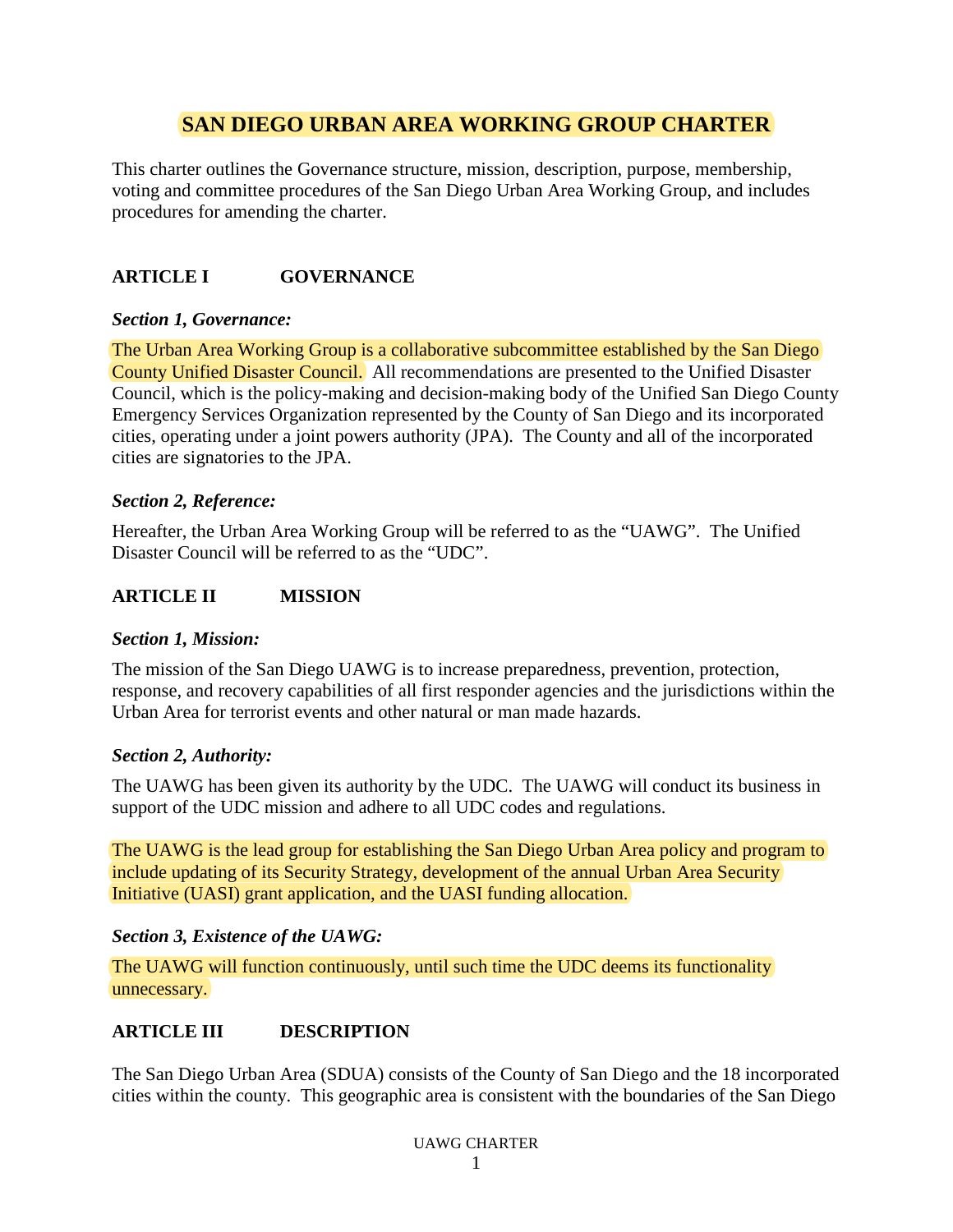Operational Area as well as the San Diego-Carlsbad-San Marcos Metropolitan Statistical Area as defined on the date of this Charter approval. The SDUA encompasses 4,200 square land miles with 70 miles of coastal beach. Roughly the size of the State of Connecticut, the county is 65 miles from north to south and 86 miles from east to west. It is bounded by the Pacific Ocean to the west, Mexico to the south, Imperial County, California to the east, and Riverside County, California and Orange County, California to the north.

## **ARTICLE IV PURPOSE**

The purpose of the San Diego UAWG is to guide the regional coordination and collaboration in the development and implementation of all UASI program initiatives, including the SDUA Security Strategy, funding allocations, and methodologies. This regional coordination will enhance regional preparedness, ensure standardization within the urban area, avoid duplication of efforts, enhance mutual aid response, and maximize grant funds.

## **ARTICLE V MEMBERSHIP**

### *Section 1, Membership:*

The UAWG voting membership consists of one representative from each incorporated jurisdiction within the county and the Director of the County Office of Emergency Services representing the unincorporated area of the county (see Appendix A for current membership list). These members provide direct representation from a variety of disciplines, including law enforcement, fire and emergency management. Two advisory representatives, respectively from the local Citizen Corps program and local tribal government sit on the UAWG to provide the voting members with input regarding their respective program as required under the UASI grant program.

#### *Section 2, Alternates:*

UAWG members are key decision-makers and active participants in their own jurisdictions, and may be called to duty during a scheduled meeting. It is at the discretion of each UAWG member to provide an alternate representative to be present at the meeting(s) to vote on behalf of their individual jurisdiction and to ensure their voice is heard.

#### *Section 3, Attendance:*

In addition to all UAWG members, other involved agency members, subject matter experts and key stakeholders may be invited to attend UAWG meetings to be included in discussions of appropriate issues.

## **ARTICLE VI VOTING**

#### *Section 1, Votes:*

Each jurisdiction that is a signatory to the JPA has a single vote; however, any voting member can request a weighted vote on any issue. The weighted vote provides 40% vote to any jurisdiction having over 40% of the total urban area population. The remaining 60% of the vote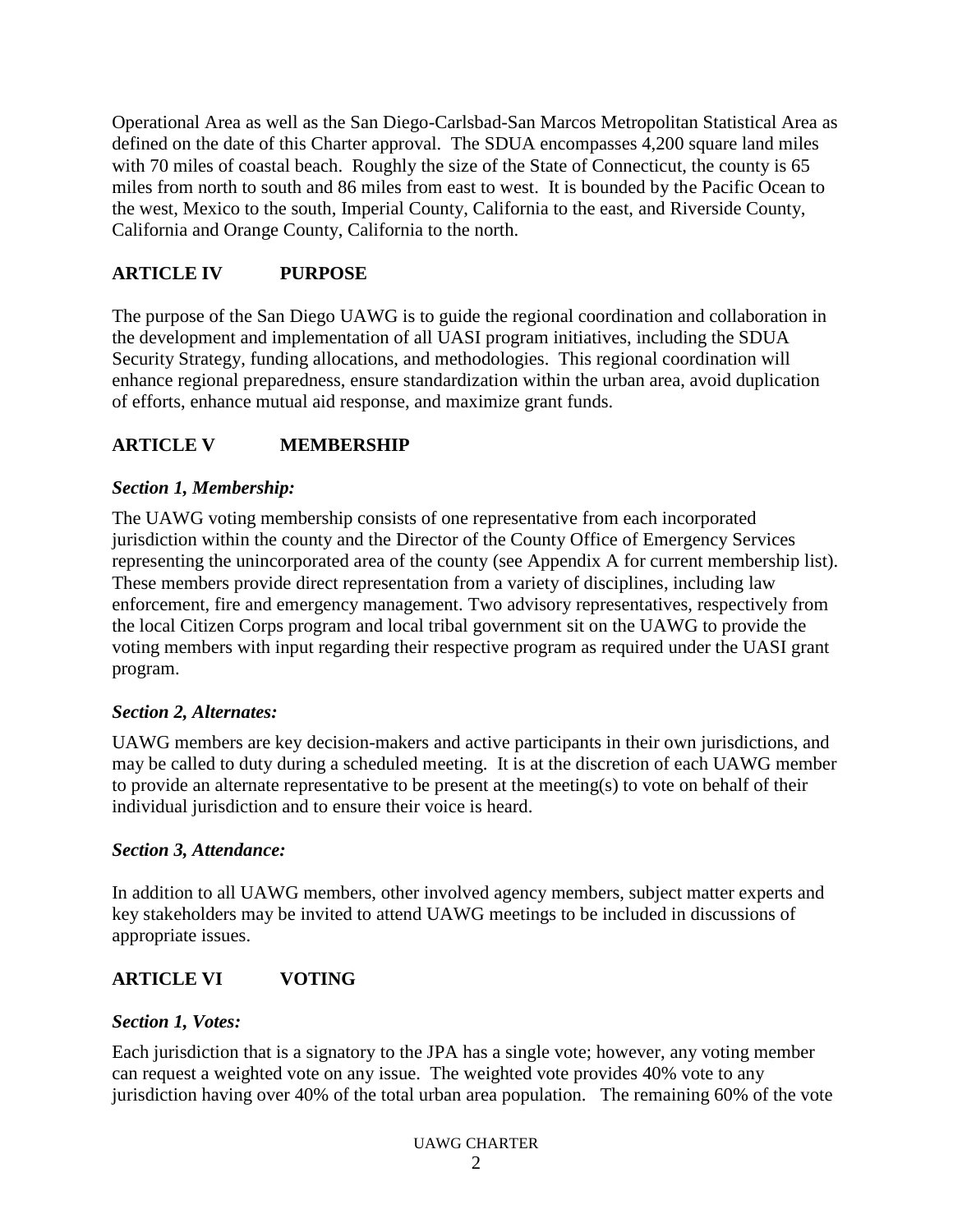is divided among the other voting jurisdictions with each getting a vote proportional to its population. The population table is attached as Appendix B and is to be updated upon issuance of new census track information.

### *Section 2, Voting Procedures:*

A consensus of the UAWG members is required to pass a motion. Voting is required for the formal adoption of strategies, assessments, allocations, or procedures. Voting is not required for routine administrative or project management matters.

At least 10 UAWG members or their alternates must be in attendance or on a conference call line in order to vote on the discussed issues. A UAWG member can move to vote on any issue at any time, and the motion must be seconded by another member. A record of the voting outcome will be noted in the meeting minutes.

## *Section 3, Agenda and Minutes:*

The City of San Diego UASI Grant Administrator is responsible for the preparation of the agenda and the minutes. Items are placed on the agenda at the request of the UAWG members. Minutes of the UAWG meetings must be prepared and distributed to the members no later than 45 days after the meeting date.

## **ARTICLE VII PROPRIETARY INFORMATION PROTECTION**

### *Section 1, Restriction on disclosure and use of data provided during meetings:*

Documentation provided for or prepared as a result of the UAWG meetings is intended for the official use only of the UAWG membership and selected stakeholders and is not intended for distribution to individuals in the general public or for purposes residing outside UAWG mission areas. It is deemed to be exempt from public records act disclosure under California Government Code 6254 (aa) and (ab).

The City of San Diego UASI Grant Administrator will provide a status report of the UASI program to the UDC at its regularly scheduled public meetings.

## **ARTICLE VIII COMMITTEE PROCEDURES**

## *Section 1, Chair/Urban Area Administrator:*

The City of San Diego, as the "core city" for the SDUA, will serve as the chair and the UASI Grant Administrator. The County of San Diego, as the "core county", will serve as the co-chair.

## *Section 2, Meetings:*

UAWG meetings will be held on an as-needed basis as determined by the UASI Grant Administrator or by request of any UAWG member. The meetings will generally be conducted in an informal format to allow for free flow discussion and information exchange. The date and time of meetings will be scheduled based on the input and availability of UAWG members. The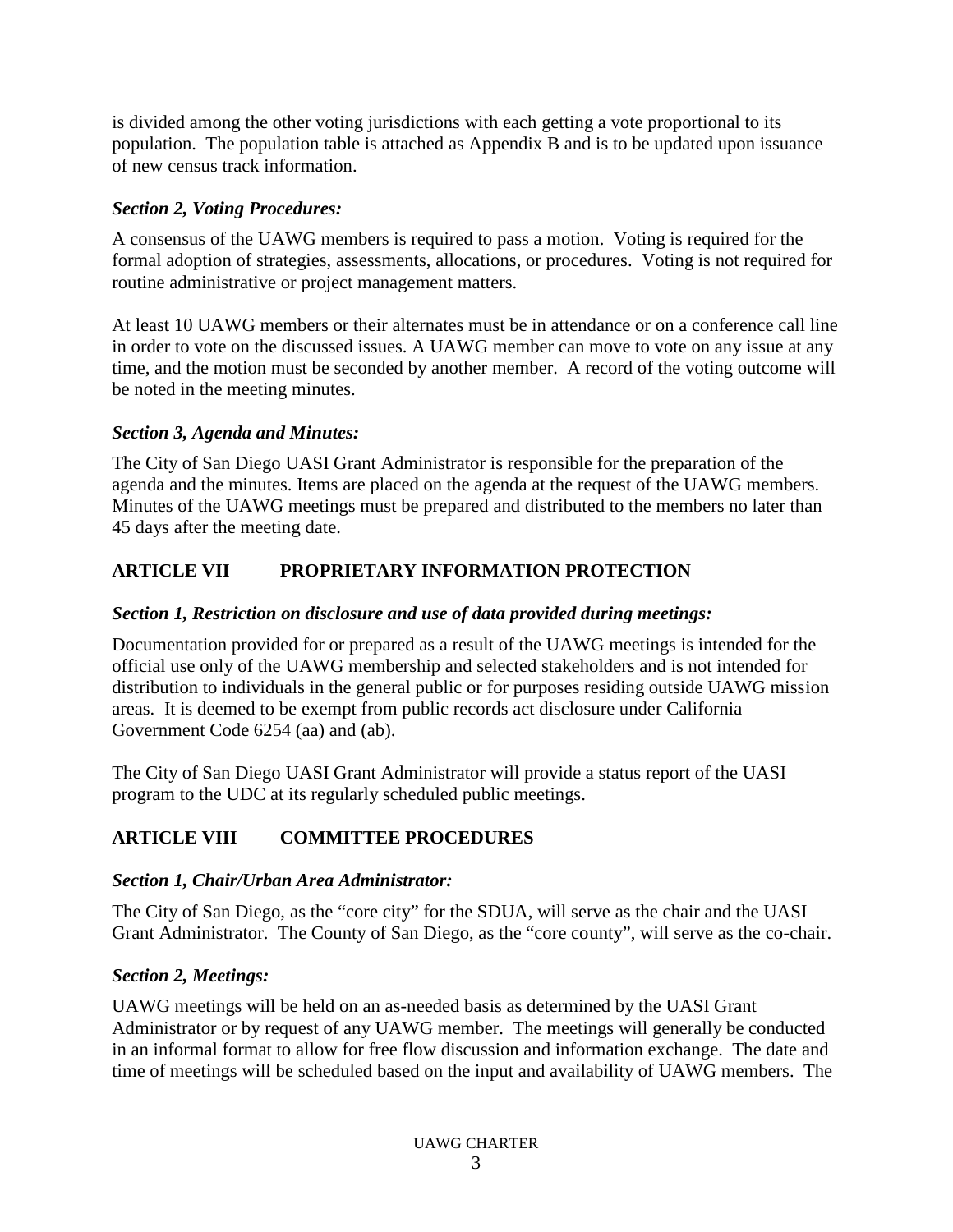agenda and meeting logistics will be provided to the membership via email prior to each scheduled meeting.

The primary representative from each jurisdiction or a designated alternate shall attend all meetings. Jurisdictional representation is vitally important to the continuity of the working group's core mission. The success of the UAWG ultimately depends on members' willingness and cooperation to assist in sharing the workload. Such action items may include participation in subcommittees to update the San Diego Urban Area Security Strategy, conduct an assessment of regional vulnerabilities and capabilities, participate in studies of regional issues, participate in DHS and State monitoring visits or program assessments, develop the annual grant application investments, serve as peer reviewers for the grant application process, and to serve as a project manager for grant investments.

## ARTICLE IX ALLOCATION OF FUNDS

The use and allocation of funds must focus on the investments identified in the Urban Area's Investment Justification and the implementation of the FEMA approved Urban Area Homeland Security Strategy. The use of funds must also be consistent with overall UASI program guidelines, the State Homeland Security Strategy, PPD-8 National Preparedness, and must develop or sustain one or more core capabilities in the NPG.

## ARTICLE X GRANT MANAGEMENT AND ADMINISTRATION

The City of San Diego Office of Homeland Security is responsible for administration of the San Diego Urban Area Security Initiative Grant. The UAWG may allocate funding to sub-recipients in the region for the purpose of supporting and managing individual projects or programs. These sub-recipients are accountable to the San Diego Office of Homeland Security and must meet all grant assurance requirements.

## **ARTICLE XI AMENDMENT TO CHARTER**

#### *Section 1, Modifications:*

This charter is a living document that will be changed, modified, or otherwise amended as required to guide the UAWG. This charter is a controlled document and, as such, will only be modified for alterations related to authority or membership issues, and will follow the appropriate decision making and management processes for document control.

The State Administrating Agency shall be notified of any updates to the UAWG structure or membership.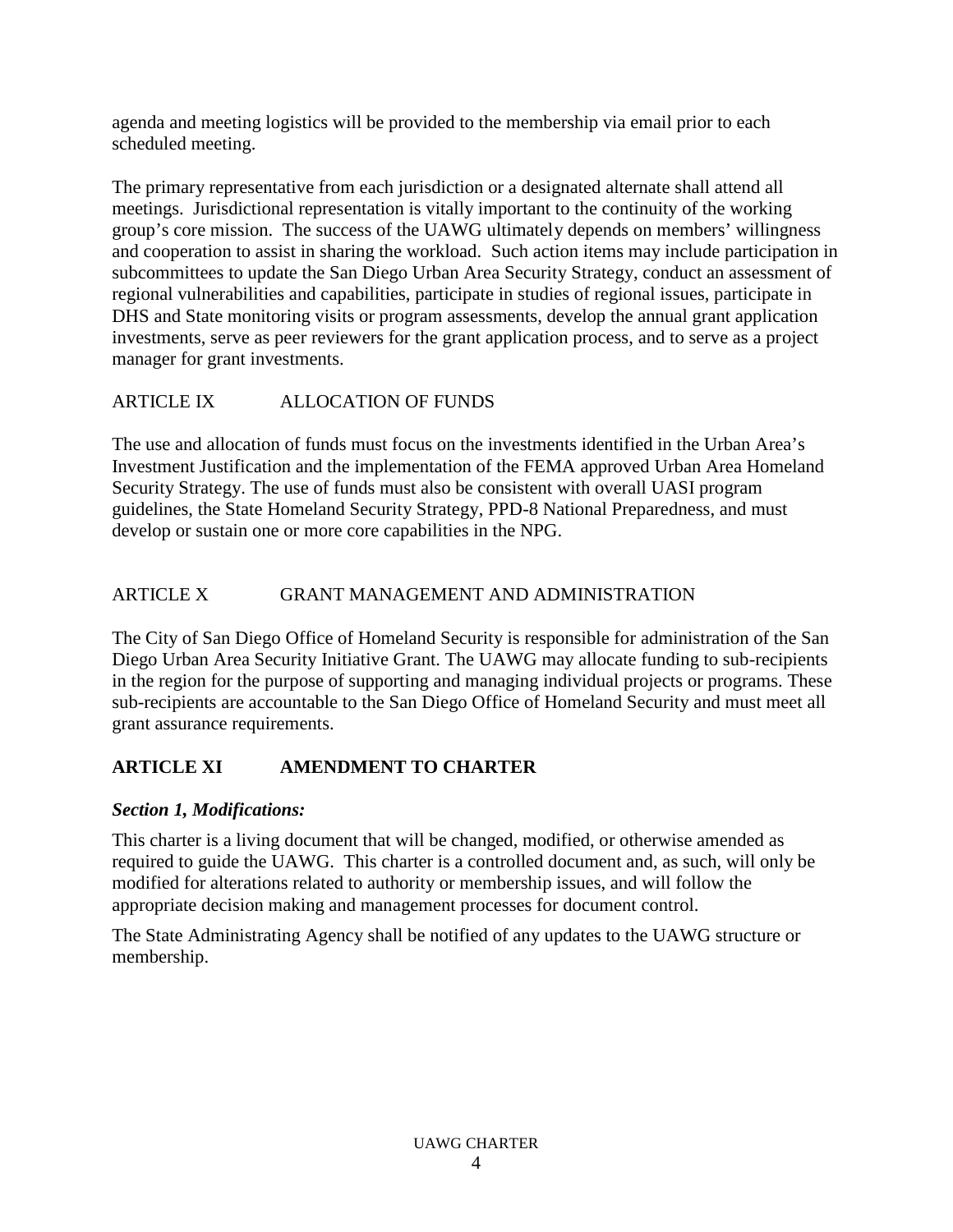## **APPENDIX A**

#### **MEMBERSHIP LIST**

This section provides the names and alternates of the current UAWG members. The table will be updated as new representatives are added to replace existing members.

| Jurisdiction/         | <b>Primary</b>                | $1st$ Alternate        | <b>City Manager or</b>     | <b>Law Enforcement</b> |
|-----------------------|-------------------------------|------------------------|----------------------------|------------------------|
| Agency                |                               |                        | Equivalent                 |                        |
| Carlsbad              | Kevin Crawford                | David Harrison         | <b>John Coates</b>         | Gary Morrison          |
|                       | Fire Chief                    | Emergency              | <b>Acting City Manager</b> | Police Chief           |
|                       |                               | Management             |                            |                        |
| Chula Vista           | Dave Hanneman                 |                        | Jim Sandoval               | David Bejarano         |
|                       | Fire Chief                    | David Bejarano         | <b>City Manager</b>        | Police Chief           |
|                       |                               | Police Chief           |                            |                        |
| Coronado              | Mike Blood                    | Ed Hadfield            | <b>Blair King</b>          | Lou Scanlon            |
|                       | Fire Chief                    | Division Chief         | <b>City Manager</b>        | Police Chief           |
| Del Mar               | Scott Henry                   | Dismas Abelman         | Scott Huth                 | Sheriff                |
|                       | Fire Chief                    | Deputy Chief           | <b>City Manager</b>        |                        |
| El Cajon              | <b>Rick Sitta</b>             | <b>Tim Smith</b>       | Doug Williford             | Jim Redman             |
|                       | Fire Chief                    | Deputy Fire Chief      | <b>City Manager</b>        | Police Chief           |
| Encinitas             | Scott Henry                   | Dismas Abelman         | Gus Vina                   | Sheriff                |
|                       | Fire Chief                    | Deputy Chief           | City Manager               |                        |
| Escondido             | Mike Lowry                    | <b>Bob Benton</b>      | <b>Clay Phillips</b>       | Jim Maher              |
|                       | Fire Chief                    | Police Captain         | <b>City Manager</b>        | Police Chief           |
| <b>Imperial Beach</b> | Tom Clark                     | Dean Roberts           | Gary Brown                 | Sheriff                |
|                       | <b>Public Safety Director</b> |                        | City Manager               |                        |
| La Mesa               | <b>Ed Aceves</b>              | <b>Rick Sitta</b>      | Dave Witt                  | Ed Aceves              |
|                       | Police Chief                  | Fire Chief             | City Manager               | Police Chief           |
| Lemon Grove           | <b>Tim Smith</b>              | <b>Rick Sitta</b>      | Graham Mitchell            | Sheriff                |
|                       | Deputy Fire Chief             | Fire Chief             | City Manager               |                        |
| National City         | <b>Walter Amedee</b>          | Frank Parra            | Leslie Deese               | <b>Adolfo Gonzales</b> |
|                       | Homeland Security             | Director of Emergency  | <b>City Manager</b>        | Police Chief           |
|                       | Manager                       | Services               |                            |                        |
| Oceanside             | <b>Mark Alderson</b>          |                        | Peter A. Weiss             | Frank McCoy            |
|                       | <b>Battalion Chief</b>        |                        | City Manager               | Police Chief           |
| Poway                 | Mark Sanchez                  |                        | Penny Riley                |                        |
|                       | <b>Public Safety</b>          |                        | <b>City Manager</b>        |                        |
|                       | Director/Fire Chief           |                        |                            |                        |
| San Diego City        | Javier Mainar                 | <b>Jeff Pack</b>       | Jay Goldstone              | <b>Bill Lansdowne</b>  |
|                       | Fire Chief                    | Interim SDOHS          | <b>Chief Operating</b>     | Police Chief           |
|                       |                               | Program Manager        | Officer                    |                        |
| San Diego             | Holly Crawford                |                        |                            | <b>Bill Gore</b>       |
| County                | <b>OES</b> Director           |                        |                            | Sheriff                |
| San Marcos            | <b>Todd Newman</b>            |                        | <b>Rick Menchaca</b>       |                        |
|                       | Fire Chief                    |                        | <b>City Manager</b>        |                        |
| Santee                | Robert Leigh                  | <b>Richard Mattick</b> | Keith Till                 | Sheriff                |
|                       | Fire Chief/Public Safety      | Deputy Chief           | City Manager               |                        |
|                       | Director                      |                        |                            |                        |
| Solana Beach          | Scott Henry                   | Dismas Abelman         | David Ott                  | Sheriff                |
|                       | Fire Chief                    | Deputy Chief           | <b>City Manager</b>        |                        |
| Vista                 | <b>Richard Minnick</b>        |                        | Patrick Johnson            | Sheriff                |
|                       | Fire Chief                    |                        | City Manager               |                        |
| <b>CCP</b>            | Andy McKellar                 |                        |                            | $\rm N/A$              |
|                       | American Red Cross            |                        |                            |                        |
|                       |                               |                        |                            |                        |
| Tribal                | To be determined              |                        |                            |                        |